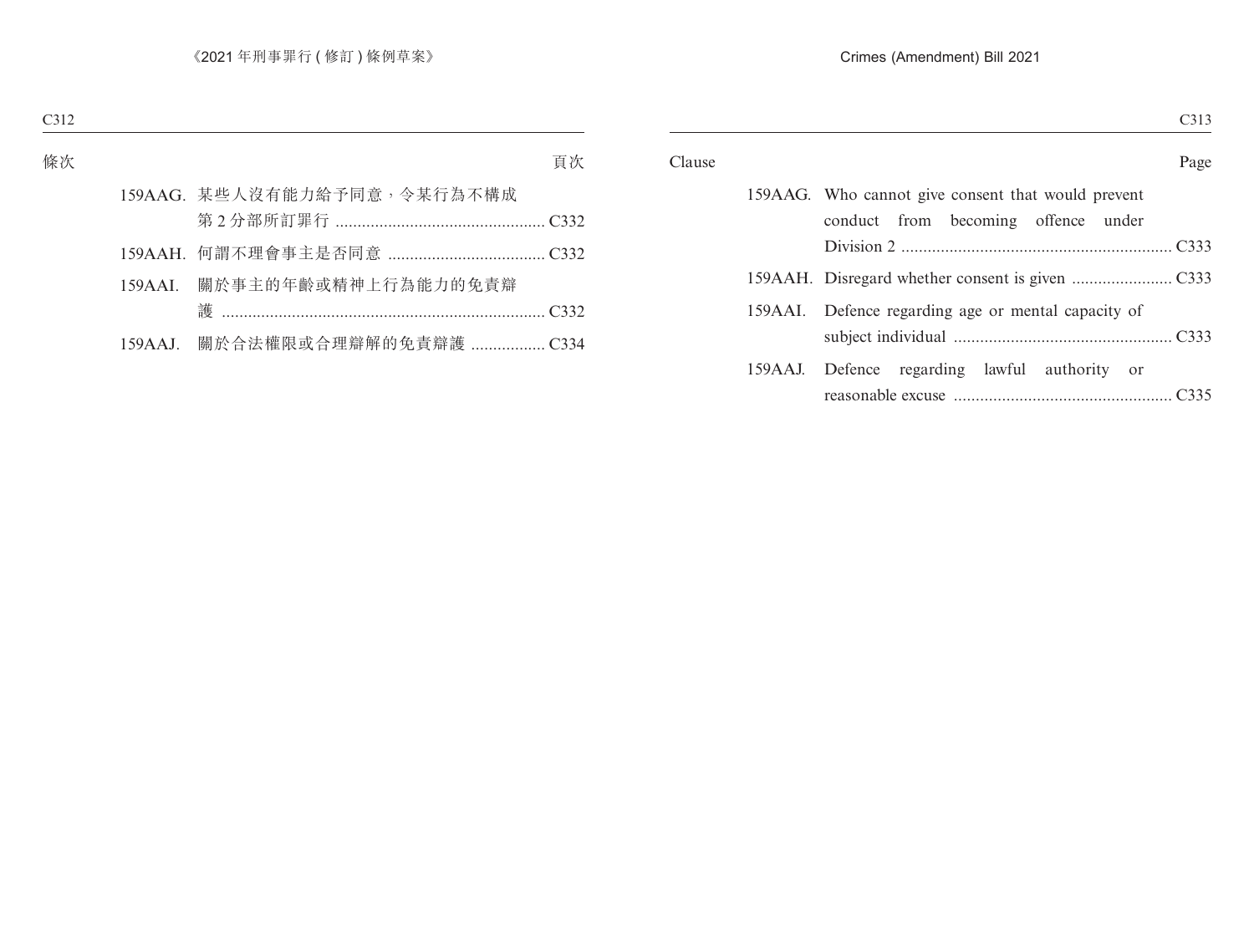# A BILL

## To

Amend the Crimes Ordinance to provide for new offences of voyeurism, non-consensual recording of intimate parts, publication of images originating from voyeurism or nonconsensual recording of intimate parts and publication or threatened publication of intimate images without consent; and to provide for related matters.

Enacted by the Legislative Council.

**1. Short title**

This Ordinance may be cited as the Crimes (Amendment) Ordinance 2021.

**2. Crimes Ordinance amended**

The Crimes Ordinance (Cap. 200) is amended as set out in section 3.

**3. Part XIIAA added**

After Part XII—

**Add**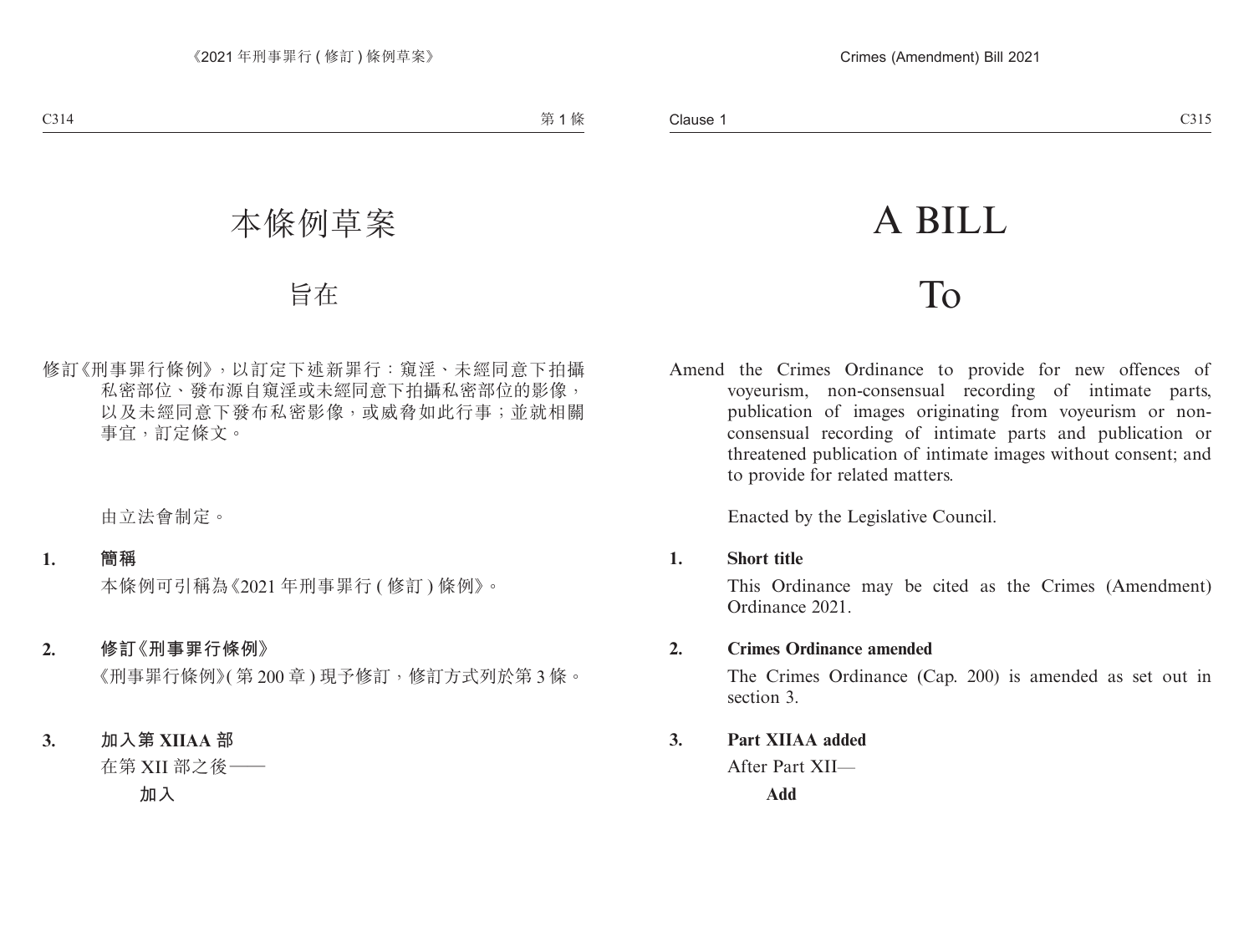## "**Part XIIAA**

### **Voyeurism, Non-consensual Recording of Intimate Parts and Related Image Publication Offences**

#### **Division 1—Interpretation**

#### **159AA. Interpretation**

(1) In this Part—

- *breasts* (胸部) means the breasts of an individual regardless of the individual's sex;
- *disregard* (不理會), in relation to a consent, see section  $159AAH$

*image* (影像) means—

- (a) a photograph, video recording or film; or
- (b) a static or moving visual record;
- *intimate image* (私密影像), in relation to an individual, means an image showing an intimate part of the individual, or showing the individual doing an intimate act;
- *intimate part* (私密部位), in relation to an individual, means—
	- (a) the individual's genitals, buttocks, anal region or breasts (whether exposed or only covered with underwear); or
	- (b) the individual's underwear covering genitals, buttocks, anal region or breasts;

*record* (拍攝)—

(a) means creating or generating an image; and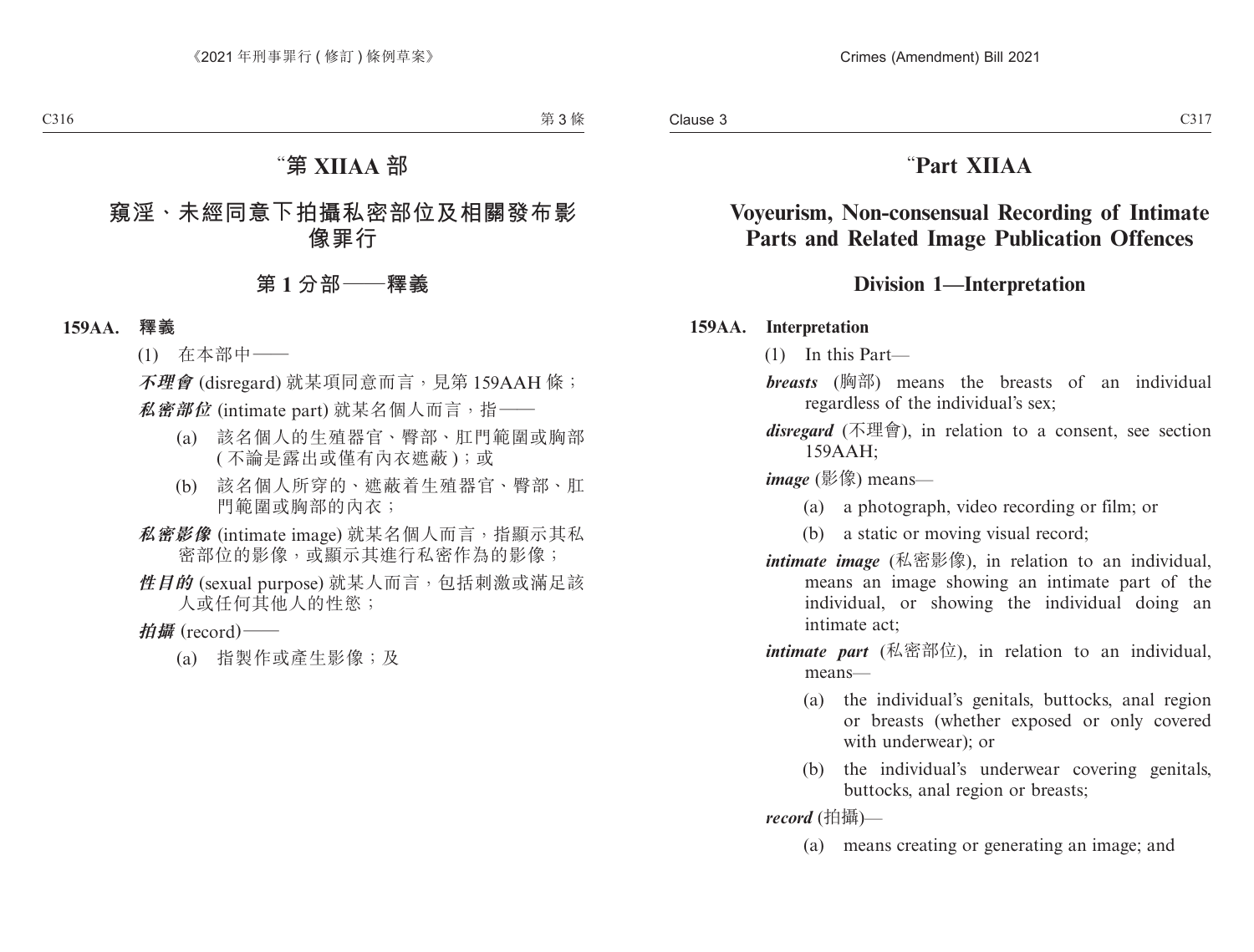- (b) includes any act of making a visual record that is transmitted in real time with or without retention or storage in—
	- (i) a physical form; or
	- (ii) an electronic form from which the record is capable of being reproduced with or without the aid of any device;
- *sexual purpose* (性目的), in relation to a person, includes the stimulation or satisfaction of the sexual desire of the person or any other person;
- *structure* (構築物) includes any aircraft, vehicle, vessel, tent and other temporary or movable structure.
- (2) For the purposes of this Part, an individual is doing an intimate act if—
	- (a) the individual is using the toilet in a manner that an intimate part of the individual is likely to be revealed; or
	- (b) the individual is doing a sexual act that is not of a kind ordinarily done in public.
- (3) For the purposes of this Part, a person operates equipment even if the person merely enables or secures its activation by another person without that other person's knowledge.
- (4) For the purposes of this Part, a person publishes an image if the person, whether or not for any form of reward—
	- (a) distributes, circulates, makes available, sells, hires, sends, gives or lends the image to another person; or
	- (b) shows the image in any manner to or for another person (including showing, playing or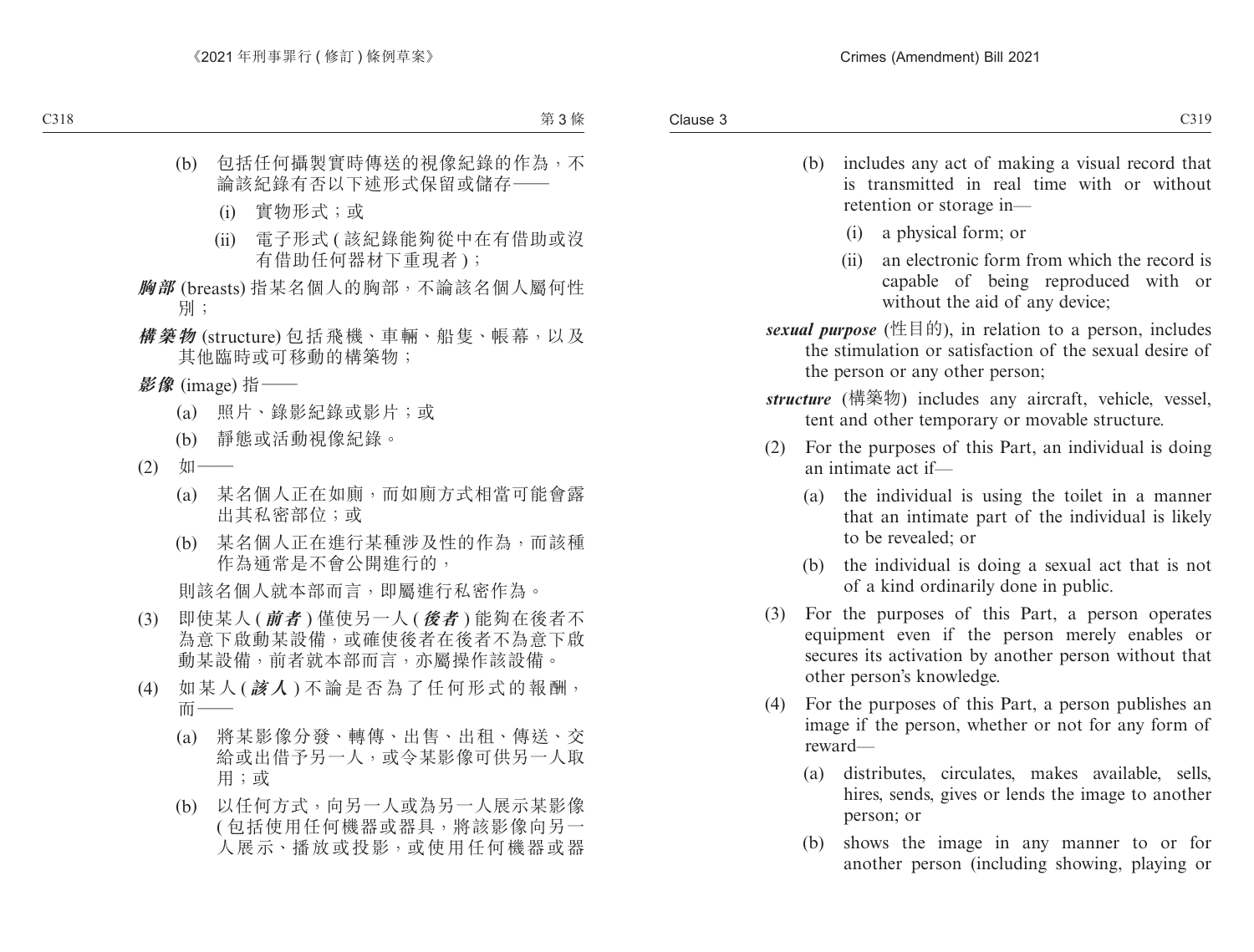projecting the image to or for another person using any machinery or apparatus and publicly displaying the image).

- (5) For the purposes of subsection (4), a reference to distributing, circulating, making available or sending an image to a person includes a reference to—
	- (a) making available to the person any data from which the image is capable of being reproduced; and
	- (b) making available to the person any hyperlink, or location on an electronic platform, that gives access to the image or any data from which the image is capable of being reproduced.

#### **Division 2—Offences**

#### **159AAB. Voyeurism**

- (1) A person commits an offence if—
	- (a) the person surreptitiously—
		- (i) observes (with or without the aid of equipment) or records an individual in a place in which any individual can reasonably be expected to be nude, to reveal an intimate part, or to be doing an intimate act;
		- (ii) observes (with or without the aid of equipment) or records an intimate part of an individual, or an individual doing an intimate act, for the purpose of observing or recording an intimate part or an intimate act, of any individual; or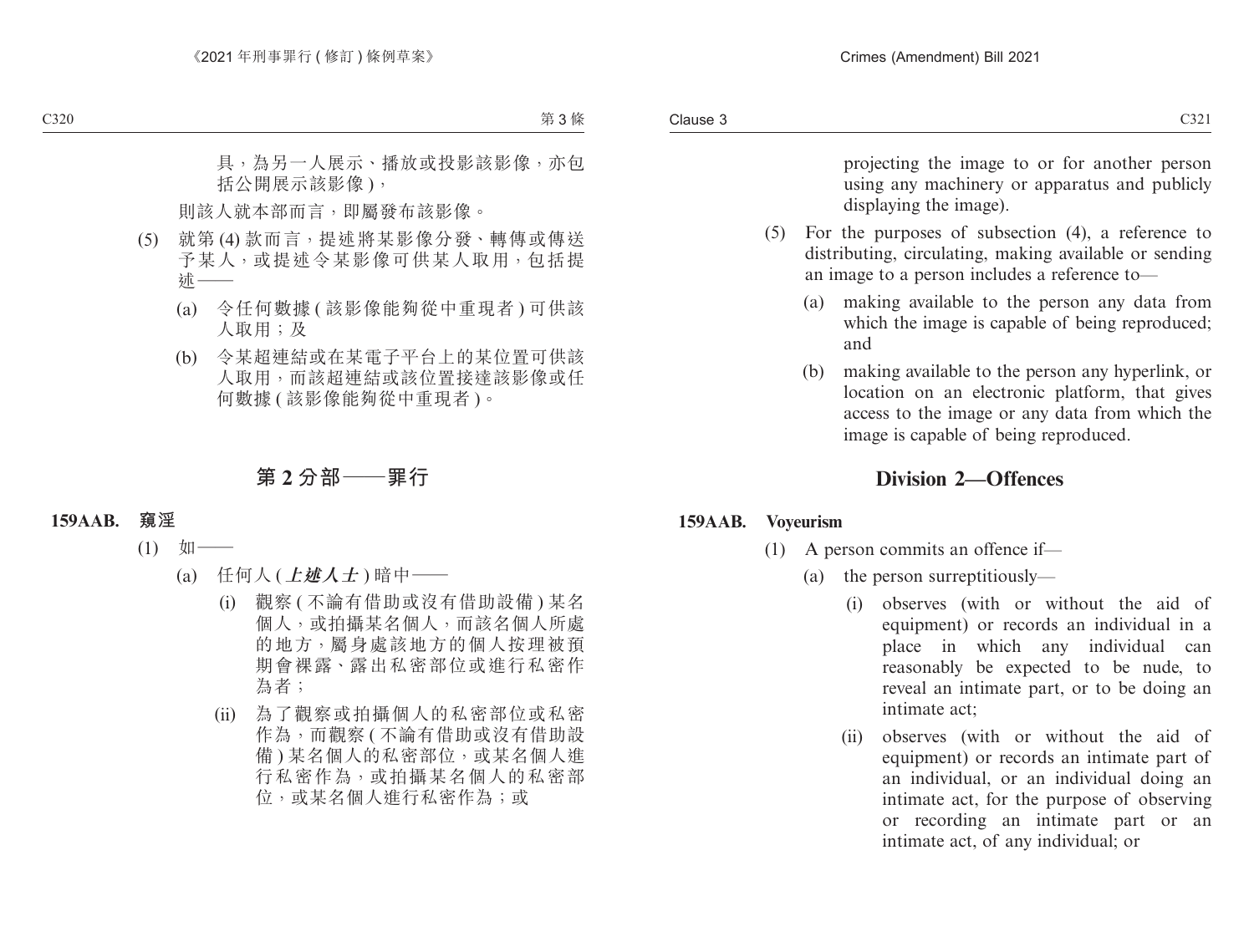- (iii) observes (with or without the aid of equipment) or records an individual for a sexual purpose;
- (b) the individual who is being observed or recorded as described in paragraph  $(a)(i)$ ,  $(ii)$  or  $(iii)$ (*subject individual*) is in circumstances that give rise to a reasonable expectation of privacy;
- (c) no consent is given by the subject individual to being observed or recorded by the person; and
- (d) the person disregards whether the subject individual consents to being observed or recorded by the person.
- (2) A person commits an offence if the person—
	- (a) installs or operates equipment; or
	- (b) constructs or adapts a structure or a part of a structure,

for the purpose of enabling the person or any other person to commit an offence under subsection (1).

(3) A person who commits an offence under subsection (1) or (2) is liable on conviction on indictment to imprisonment for 5 years.

#### **159AAC. Non-consensual recording of intimate parts**

- (1) A person commits an offence if—
	- (a) the person—
		- (i) records an intimate part of an individual, in circumstances in which the intimate part would not otherwise be visible; or
		- (ii) with intent to observe or record an intimate part of an individual—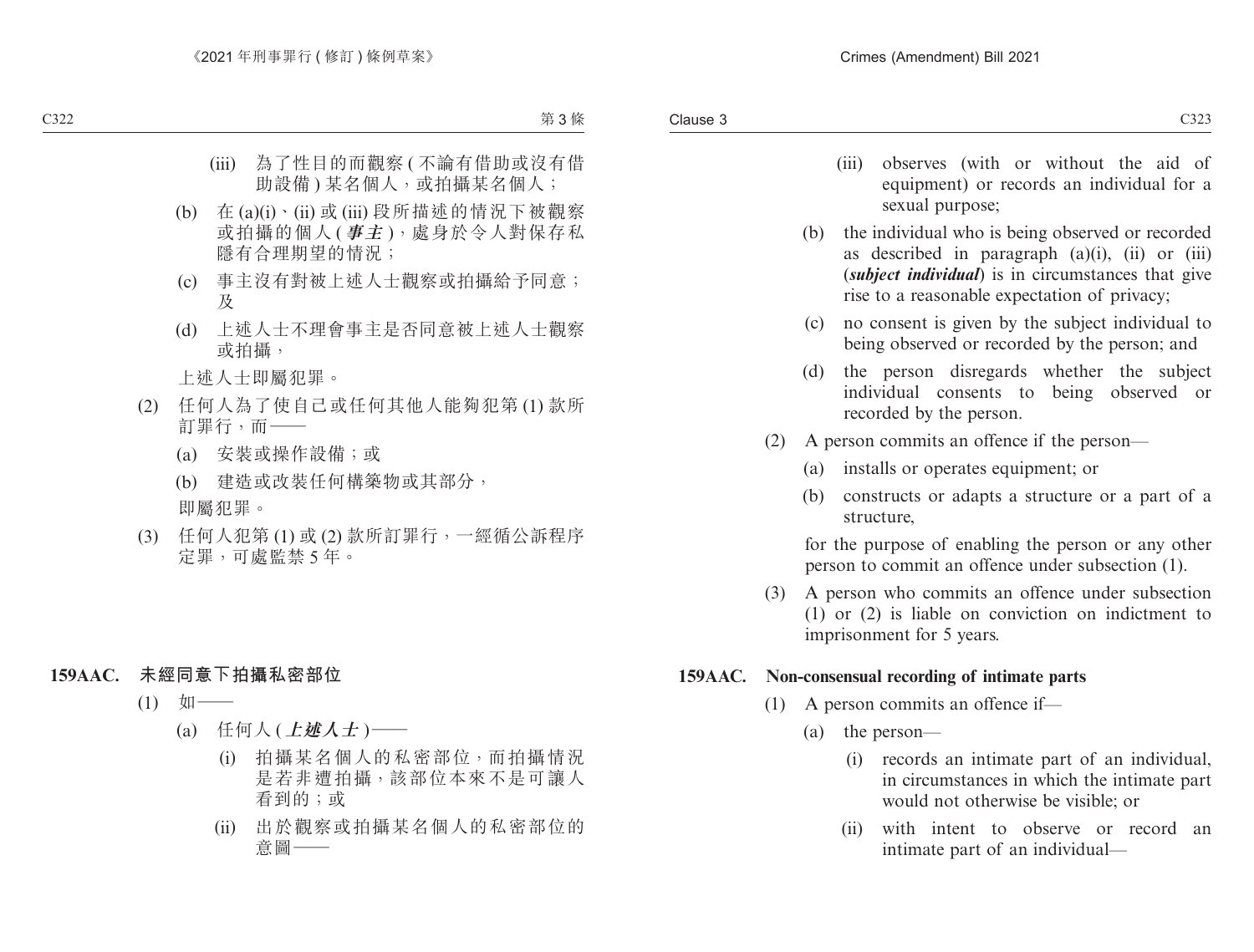- (A) operates equipment for the purpose of observing or recording an intimate part of the individual from beneath the clothing of the individual; or
- (B) operates equipment in an unreasonable manner for the purpose of observing or recording an intimate part of the individual through an opening or a gap in the outer clothing of the individual,

in circumstances in which the intimate part would not otherwise be visible;

- (b) the person engages in the conduct described in paragraph  $(a)(i)$  or  $(ii)$  for-
	- (i) a sexual purpose; or
	- (ii) the purpose of obtaining dishonest gain for the person, or for any other person;
- (c) no consent is given by the individual referred to in paragraph (a)(i) or (ii) (*subject individual*) to the person's conduct described in that paragraph; and
- (d) the person disregards whether the subject individual consents to the person's conduct described in paragraph (a)(i) or (ii).
- (2) A person who commits an offence under subsection (1) is liable on conviction on indictment to imprisonment for 5 years.
- (3) In subsection  $(1)(b)(ii)$ —

*gain* (獲益) includes—

(a) a gain in money or property;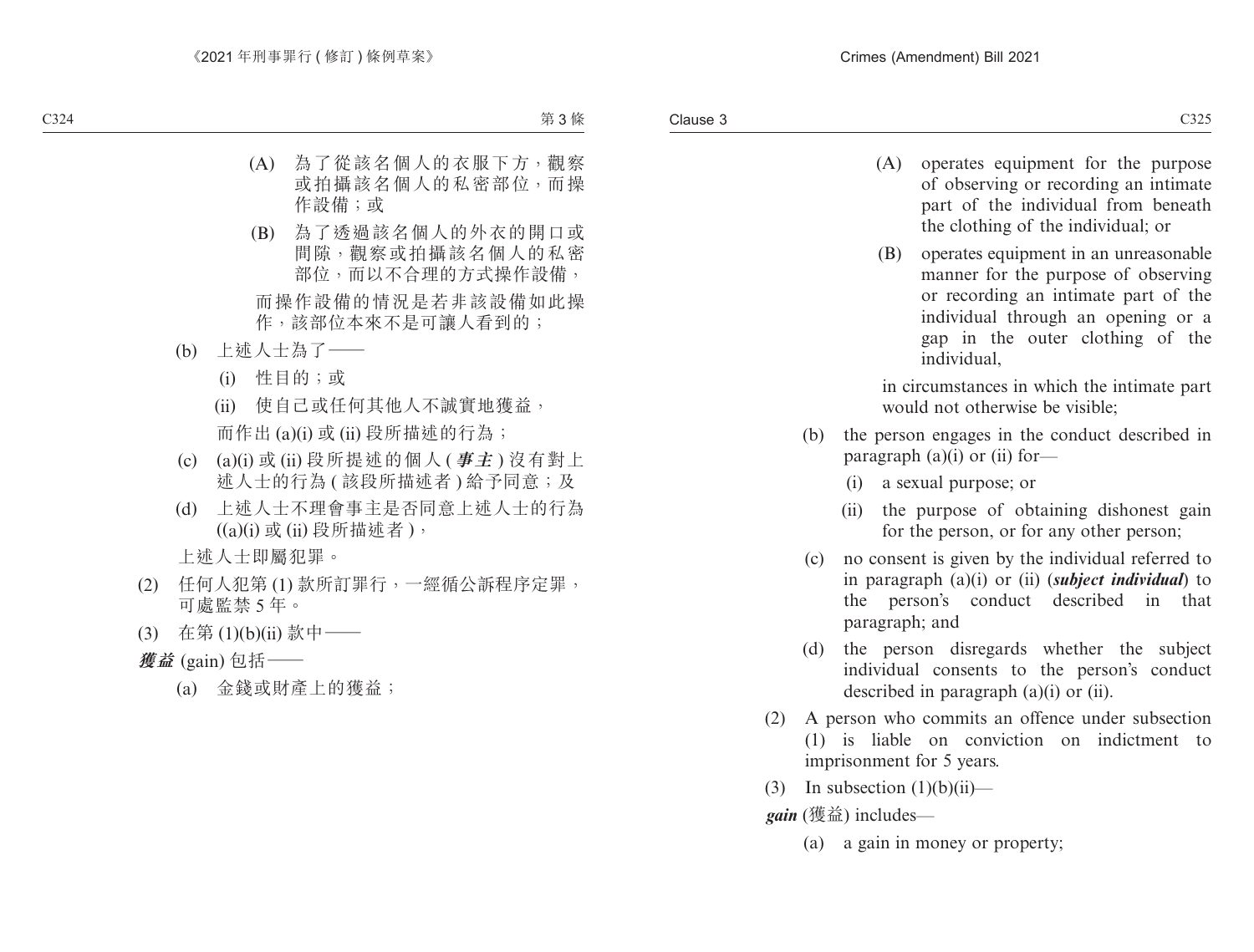- (b) a temporary or permanent gain;
- (c) a gain by keeping what one has; and
- (d) a gain by getting what one has not.

#### **159AAD. Publication of images originating from commission of offence under section 159AAB(1) or 159AAC(1)**

- (1) A person commits an offence if—
	- (a) the person publishes an image of an individual (*subject individual*);
	- (b) the image originates from the commission of an offence under section 159AAB(1) or 159AAC(1) (*specified offence*);
	- (c) no consent is given by the subject individual to the publication; and
	- (d) the person—
		- (i) knows that the image originates from the commission of a specified offence, or is reckless as to whether the image originates from the commission of a specified offence; and
		- (ii) disregards whether the subject individual consents to the publication.
- (2) For subsection (1)(b), it is immaterial whether the specified offence is committed by the person.
- (3) A person who commits an offence under subsection (1) is liable on conviction on indictment to imprisonment for 5 years.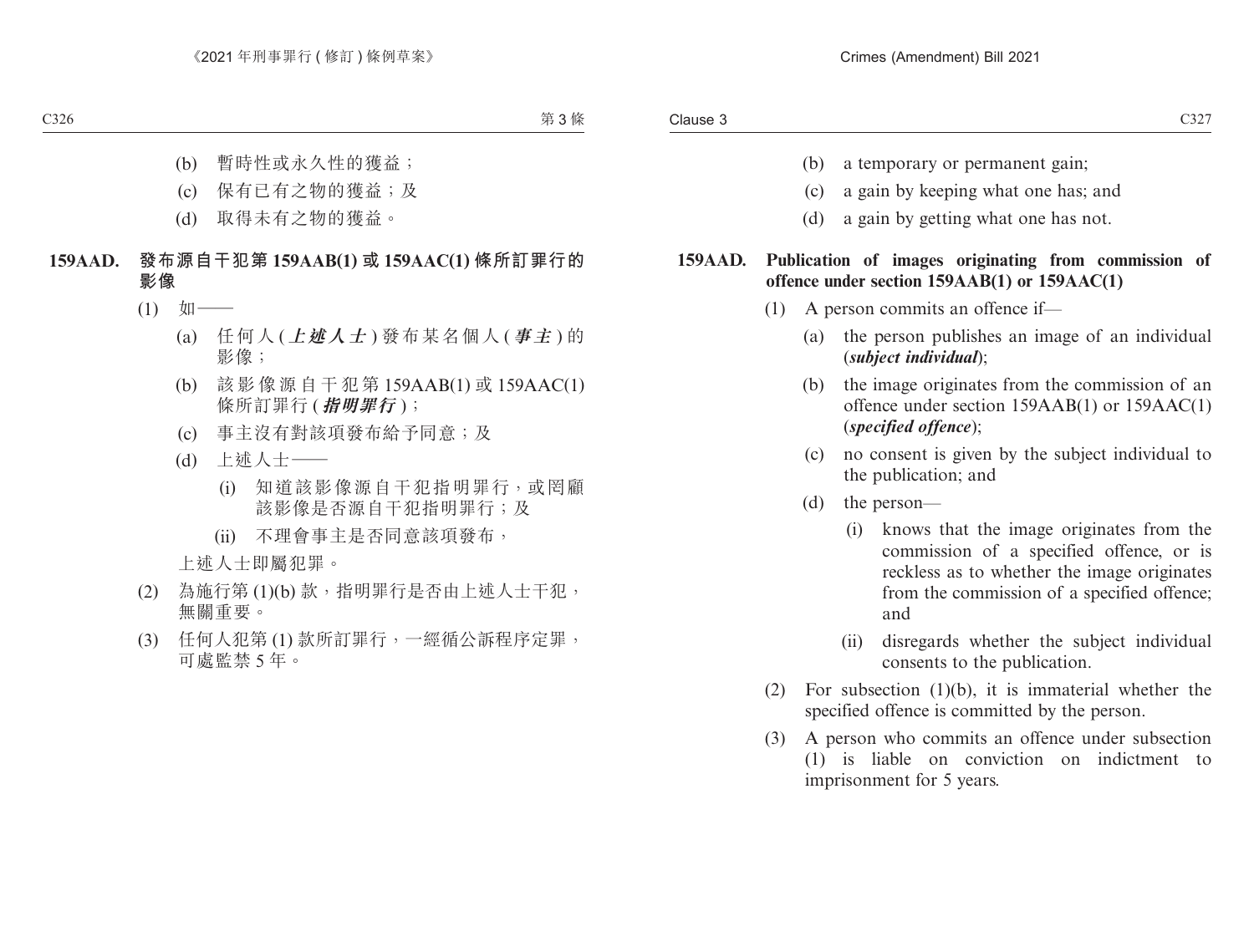- (1) A person commits an offence if—
	- (a) the person publishes an intimate image of an individual;
	- (b) the person—
		- (i) intends the publication to cause humiliation, alarm or distress to the individual; or
		- (ii) knows or is reckless as to whether the publication will or is likely to cause humiliation, alarm or distress to the individual;
	- (c) no consent is given by the individual to the publication; and
	- (d) the person disregards whether the individual consents to the publication.
- (2) A person commits an offence if—
	- (a) the person makes a threat to publish an intimate image of an individual;
	- (b) the person, when making the threat—
		- (i) intends the threat to cause humiliation, alarm or distress to the individual; or
		- (ii) knows or is reckless as to whether the threat will or is likely to cause humiliation, alarm or distress to the individual;
	- (c) no consent is given by the individual to the threatened publication; and
	- (d) the person disregards whether the individual consents to the threatened publication.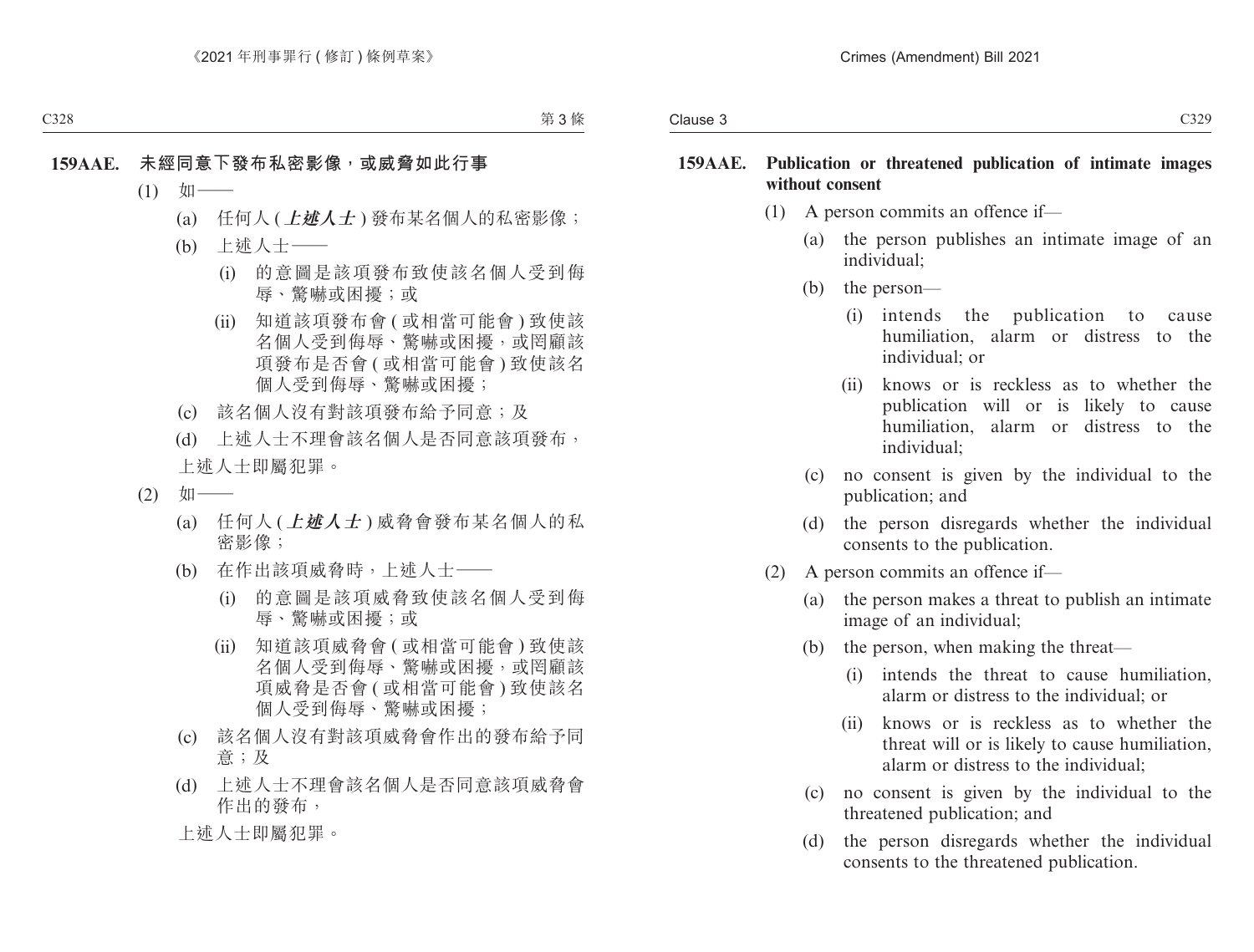- (3) For subsections (1) and (2), it is immaterial whether the intimate image is—
	- (a) created, generated or obtained in Hong Kong or elsewhere;
	- (b) created, generated or obtained by—
		- (i) the individual referred to in subsection (1) or (2), as the case may be (*subject individual*); or
		- (ii) the person;
	- (c) created, generated or obtained with or without the consent of the subject individual;
	- (d) created, generated or obtained before, on or after the day on which the Crimes (Amendment) Ordinance 2021 ( of 2021) comes into operation; or
	- (e) provided to the person by the subject individual.
- (4) For subsection (2), it is immaterial whether the person is capable of publishing the intimate image.
- (5) A person who commits an offence under subsection (1) or (2) is liable on conviction on indictment to imprisonment for 5 years.

#### **Division 3—Consent and Defence**

**159AAF. Interpretation**

In this Division—

*subject individual* (事主) means an individual whose intimate act, intimate part or intimate image is the subject of a person's conduct.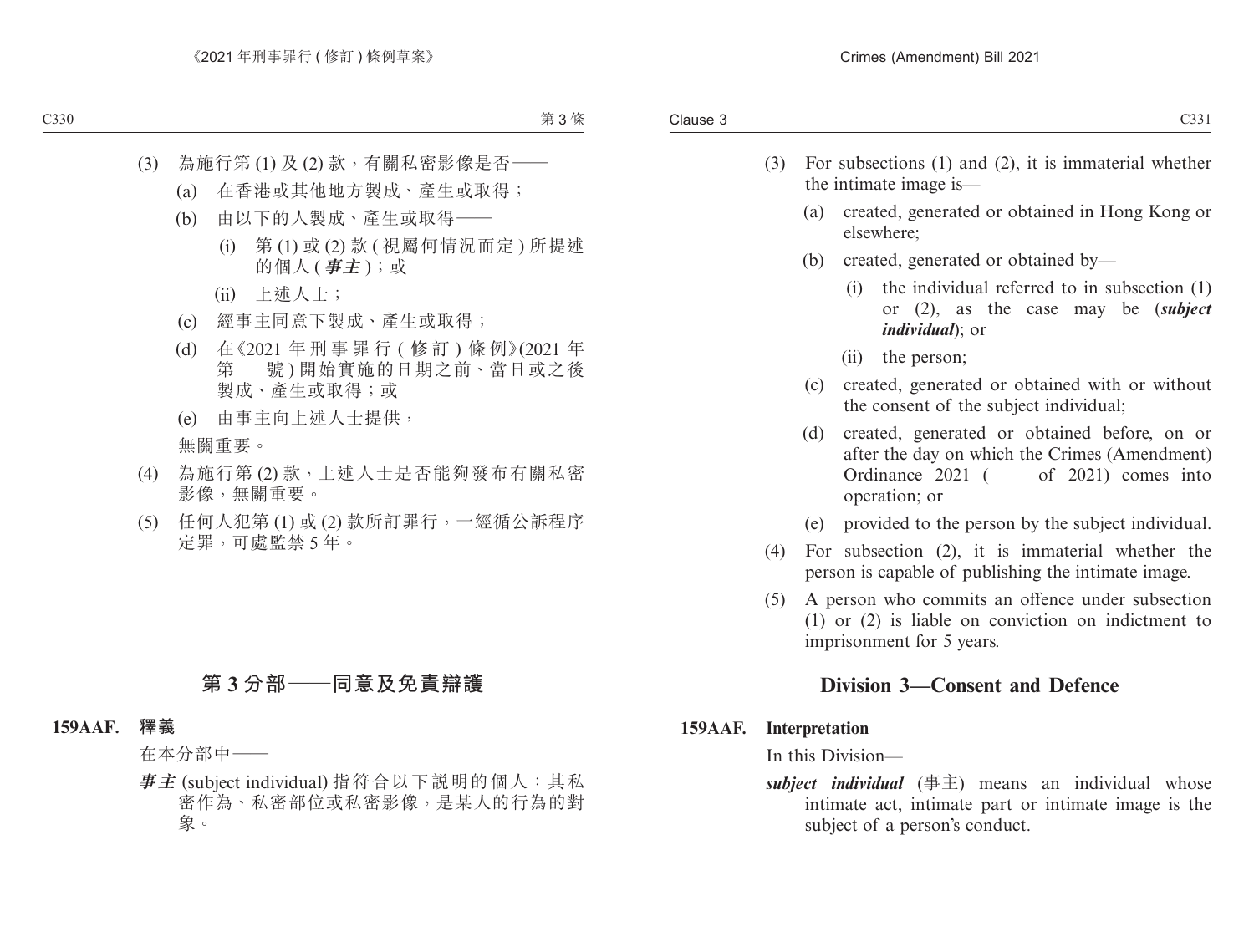#### **159AAG. Who cannot give consent that would prevent conduct from becoming offence under Division 2**

A subject individual cannot give a consent that would prevent a person's conduct from becoming an offence under Division 2 if, at the time when the conduct takes place, the subject individual—

- (a) is under the age of 16; or
- (b) is a mentally incapacitated person as defined by section 117(1).

#### **159AAH. Disregard whether consent is given**

For the purposes of Division 2, a person disregards whether a subject individual consents to the person's conduct if the person—

- (a) knows that the subject individual does not consent to the conduct; or
- (b) is reckless as to whether the subject individual consents to the conduct.

#### **159AAI. Defence regarding age or mental capacity of subject individual**

- (1) This section applies to proceedings against a person charged with an offence under Division 2 if the subject individual—
	- (a) is under the age of 16; or
	- (b) is a mentally incapacitated person as defined by section 117(1).
- (2) It is a defence for the person to prove that the person—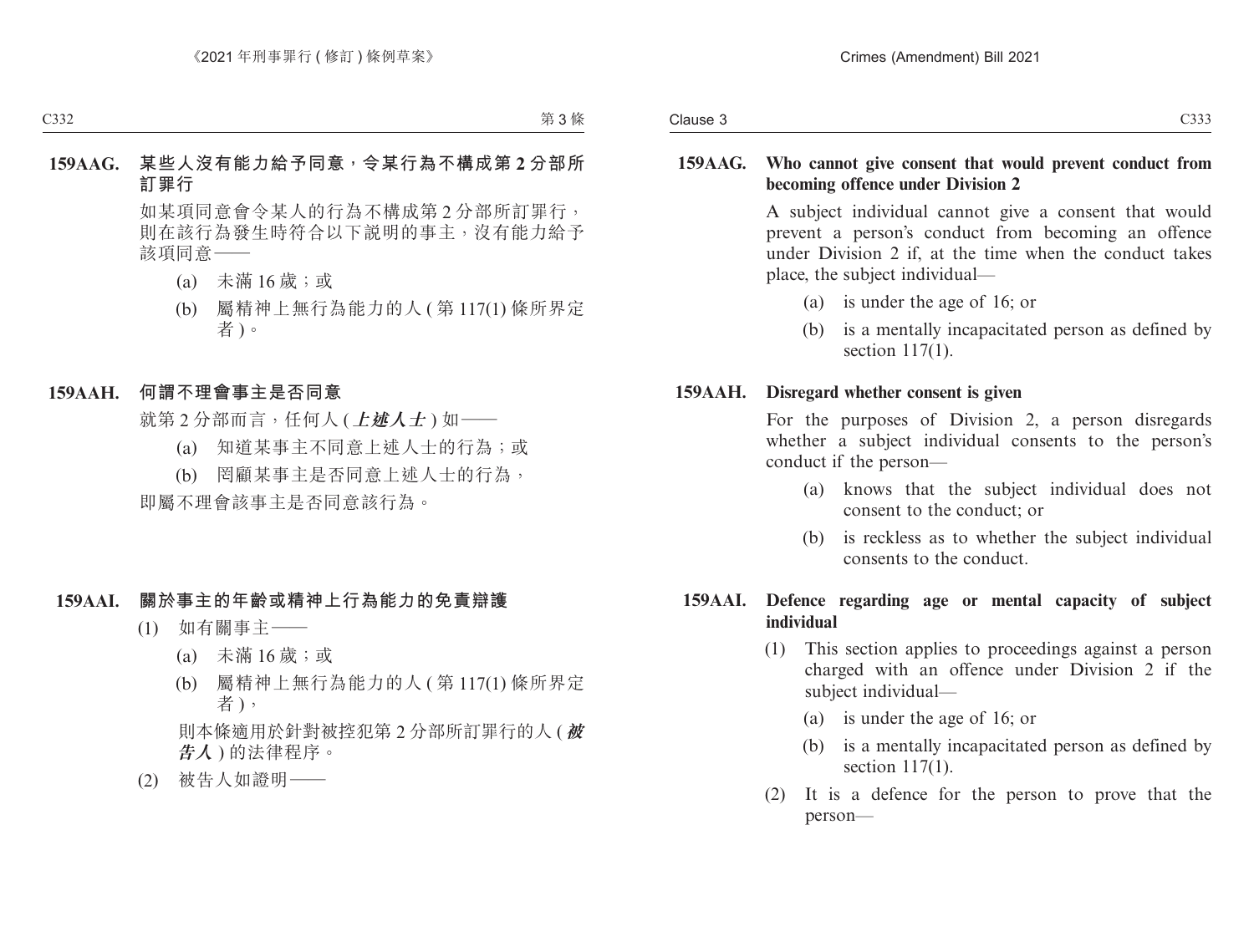- (a) honestly believed that a consent was given by the subject individual to the person's conduct that would constitute the offence; and
- (b) did not know and had no reason to suspect that the subject individual was an individual falling within subsection  $(1)(a)$  or  $(b)$ .
- (3) The burden of proving a defence under subsection (2) lies on the person.

#### **159AAJ. Defence regarding lawful authority or reasonable excuse**

- (1) Subject to subsection (3), it is a defence for a person charged with an offence under Division 2 to establish that the person had lawful authority or reasonable excuse for the contravention.
- (2) A person is taken to have established that the person had lawful authority or reasonable excuse referred to in subsection (1) if—
	- (a) there is sufficient evidence to raise an issue with respect to the lawful authority or reasonable excuse; and
	- (b) the contrary is not proved by the prosecution beyond reasonable doubt.
- (3) Subsection (1) does not apply to—
	- (a) a person charged with an offence under section 159AAB(1) that relates to section  $159AAB(1)(a)(iii);$
	- (b) a person charged with an offence under section 159AAB(2) that relates to section  $159AAB(1)(a)(iii)$ ; and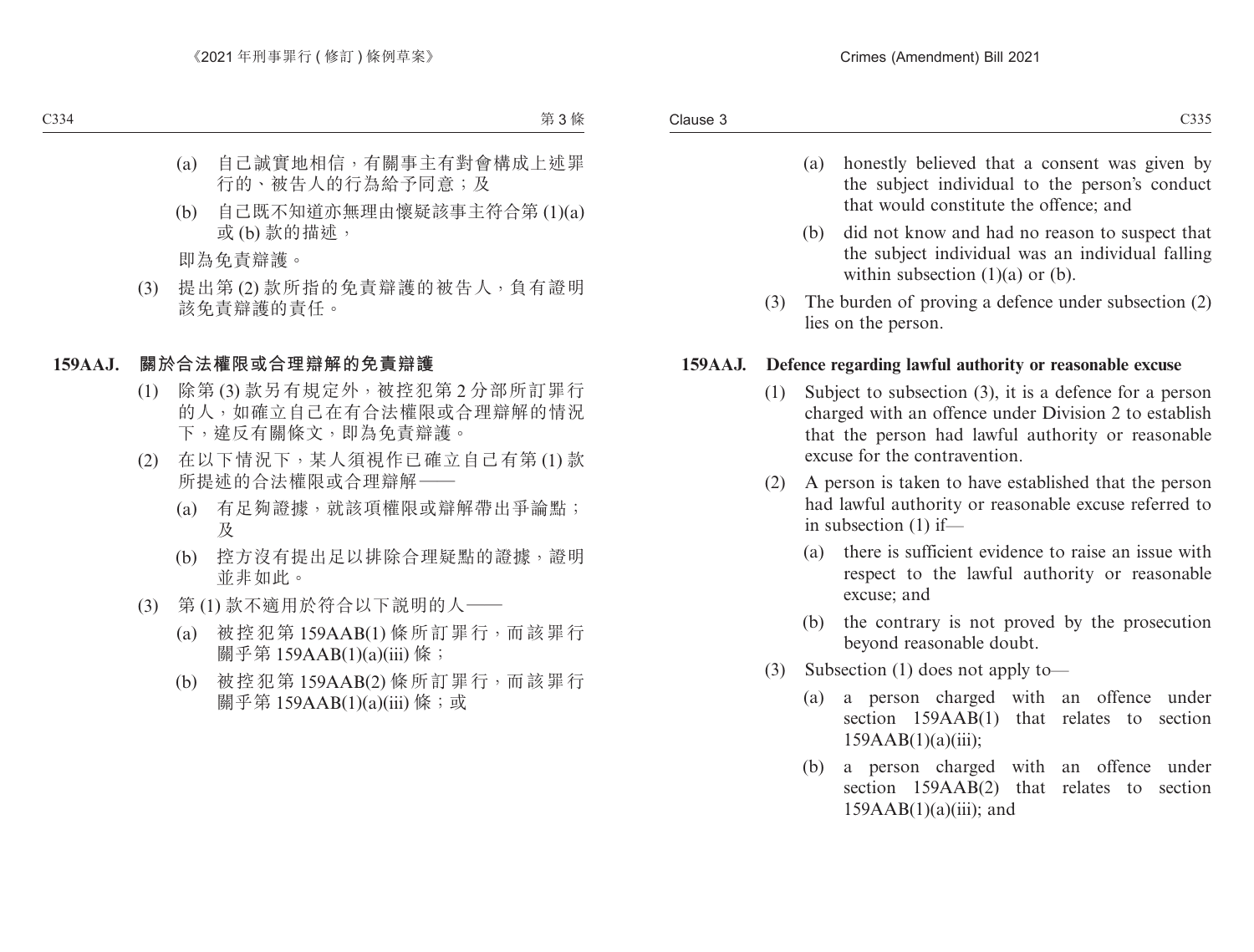(c) a person charged with an offence under section 159AAC(1) in respect of the conduct described in section  $159AAC(1)(a)(i)$  or (ii) that was engaged in by the person for a sexual purpose.".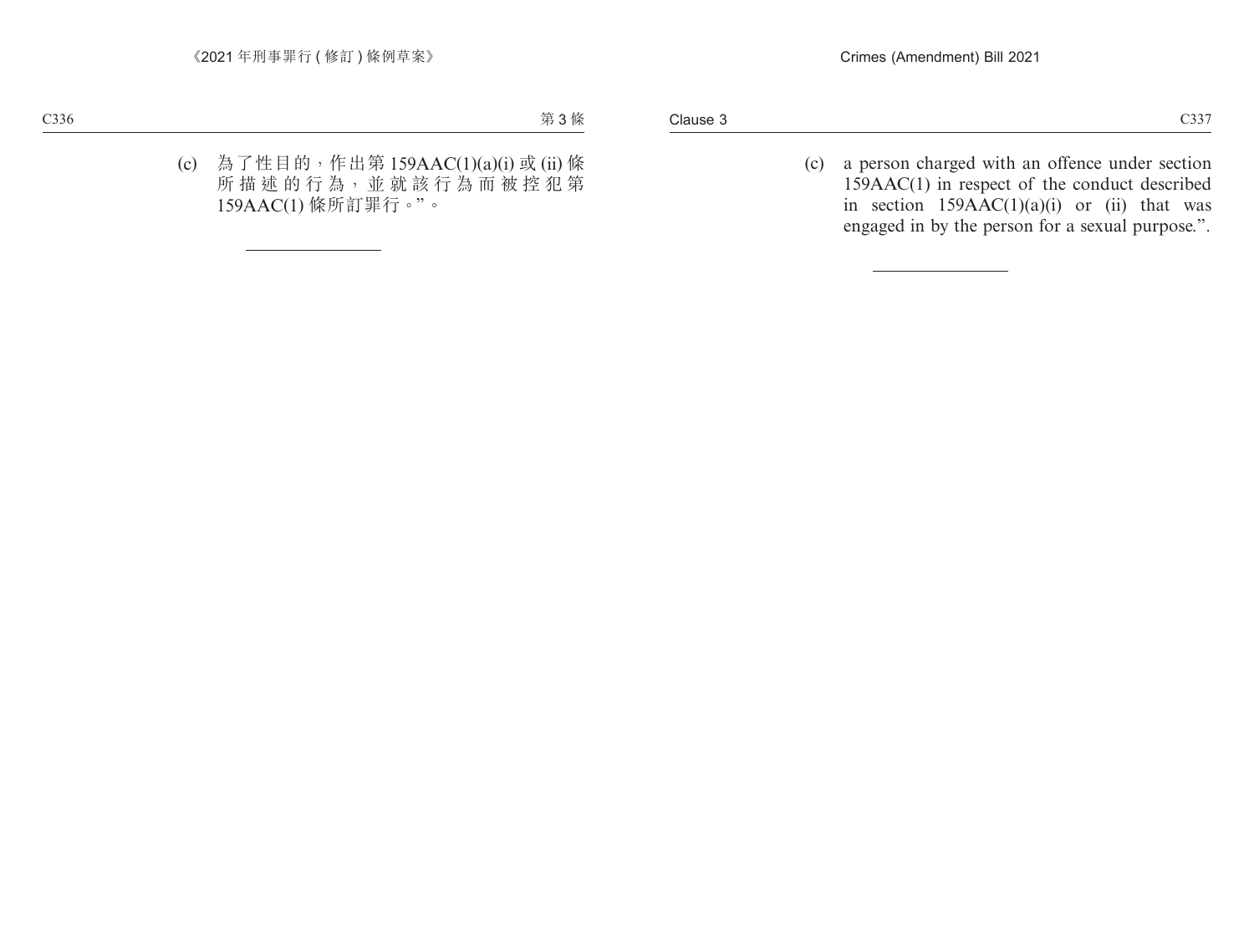#### **Explanatory Memorandum**

The purpose of this Bill is to amend the Crimes Ordinance (Cap. 200) (*Ordinance*) to introduce new offences of voyeurism and non-consensual recording of intimate parts, and related image publication offences.

- 2. Clause 1 sets out the short title.
- 3. Clause 3 adds a new Part XIIAA (new sections 159AA to 159AAJ) to the Ordinance. The new Part XIIAA contains 3 Divisions.
- 4. Division 1 defines and provides for the meaning of certain terms for the purposes of the new Part XIIAA (new section 159AA).
- 5. Division 2 introduces the following new offences—
	- (a) voyeurism (new section 159AAB);
	- (b) non-consensual recording of intimate parts (new section 159AAC):
	- (c) publication of images originating from the commission of the offence under the new section 159AAB(1) or 159AAC(1) (new section 159AAD);
	- (d) publication or threatened publication of intimate images without consent (new section 159AAE).
- 6. Division 3 contains provisions to—
	- (a) provide that a subject individual who is under the age of 16 or is a mentally incapacitated person (as defined by section 117(1) of the Ordinance) cannot